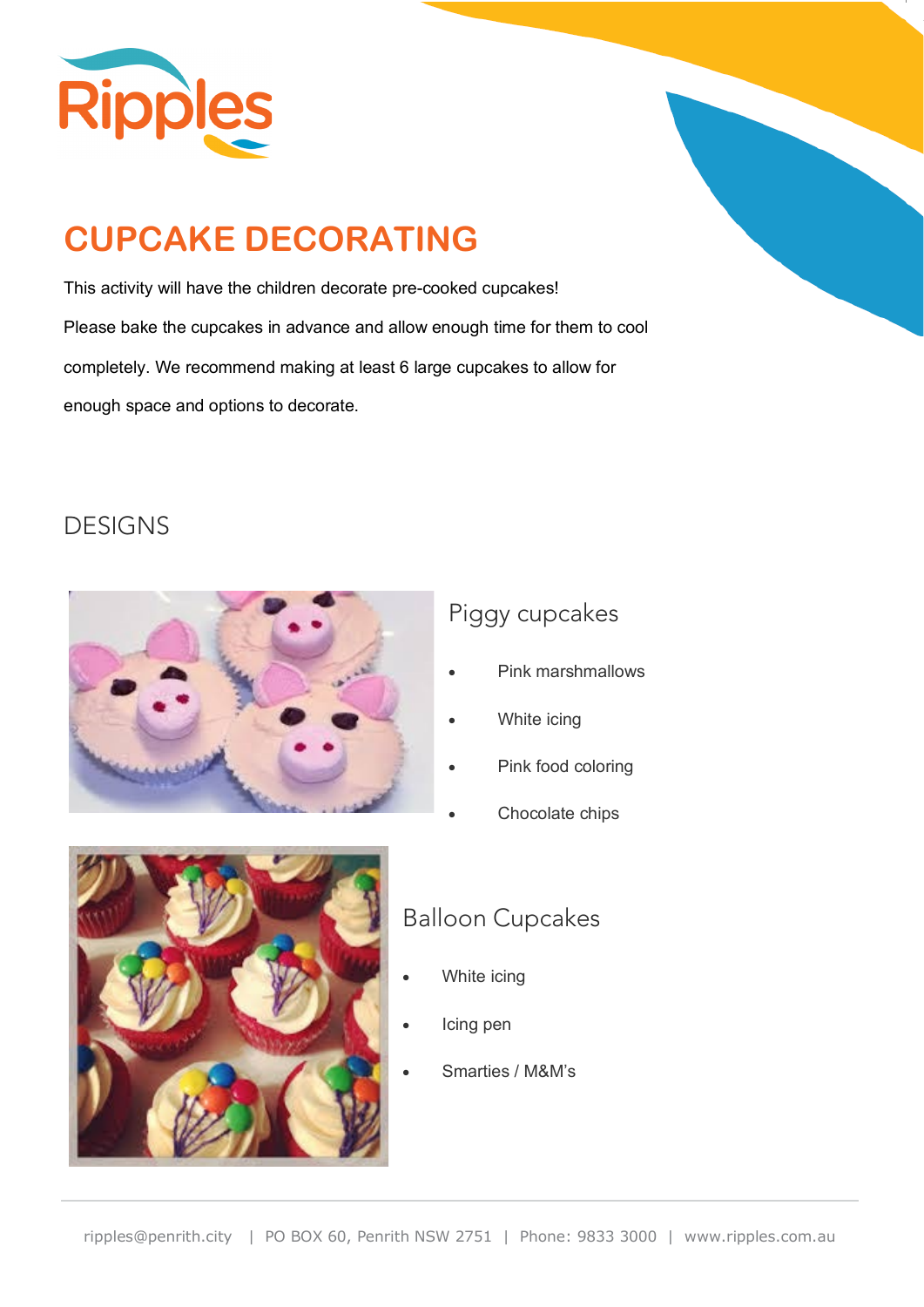

#### Sheep Cupcakes

- White icing
- White mini marshmallows
- **Maltesers**
- Cake decoration eyes

#### The Gin Who Are Everything

#### Rainbow Cupcakes

- White icing
- Blue food coloring
- Sour strips
- White mini marshmallows



### Bird Cupcakes

- White icing
- Blue food coloring
- Oreo biscuits
- Smarties/ M&M's
- **Jellybean**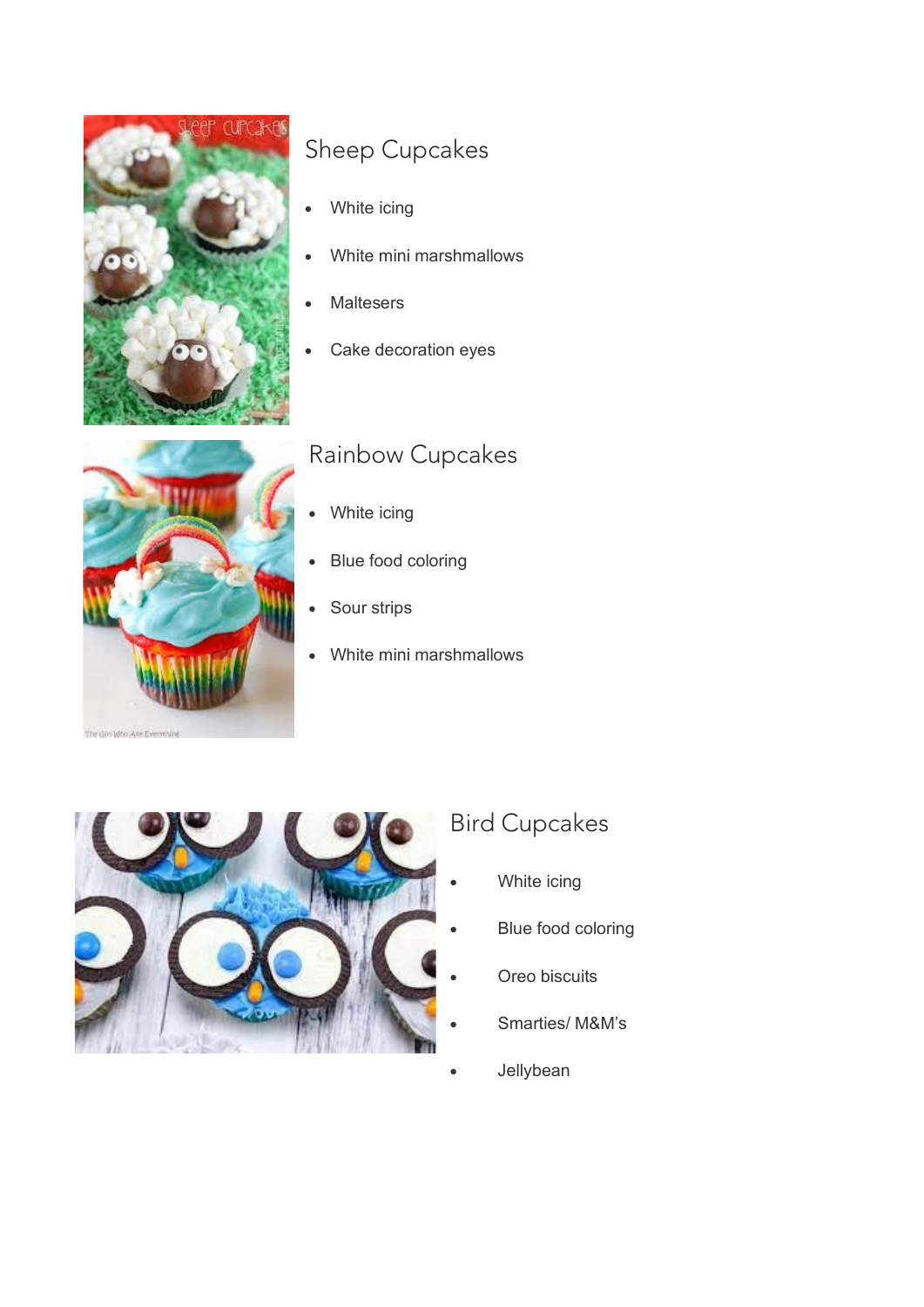

#### Snowman Cupcake

- White icing
- Mini M&M's
- Chocolate chips
- **Jellybean**



#### Elmo Cupcake

- White icing
- Red food coloring
- Oreo biscuit
- White marshmallow
- **Jellybean**
- Mini M&M's



#### Cookie Monster Cupcake

- White icing
- Blue food coloring
- White marshmallow
- Mini M&M's
- Choc chip cookie